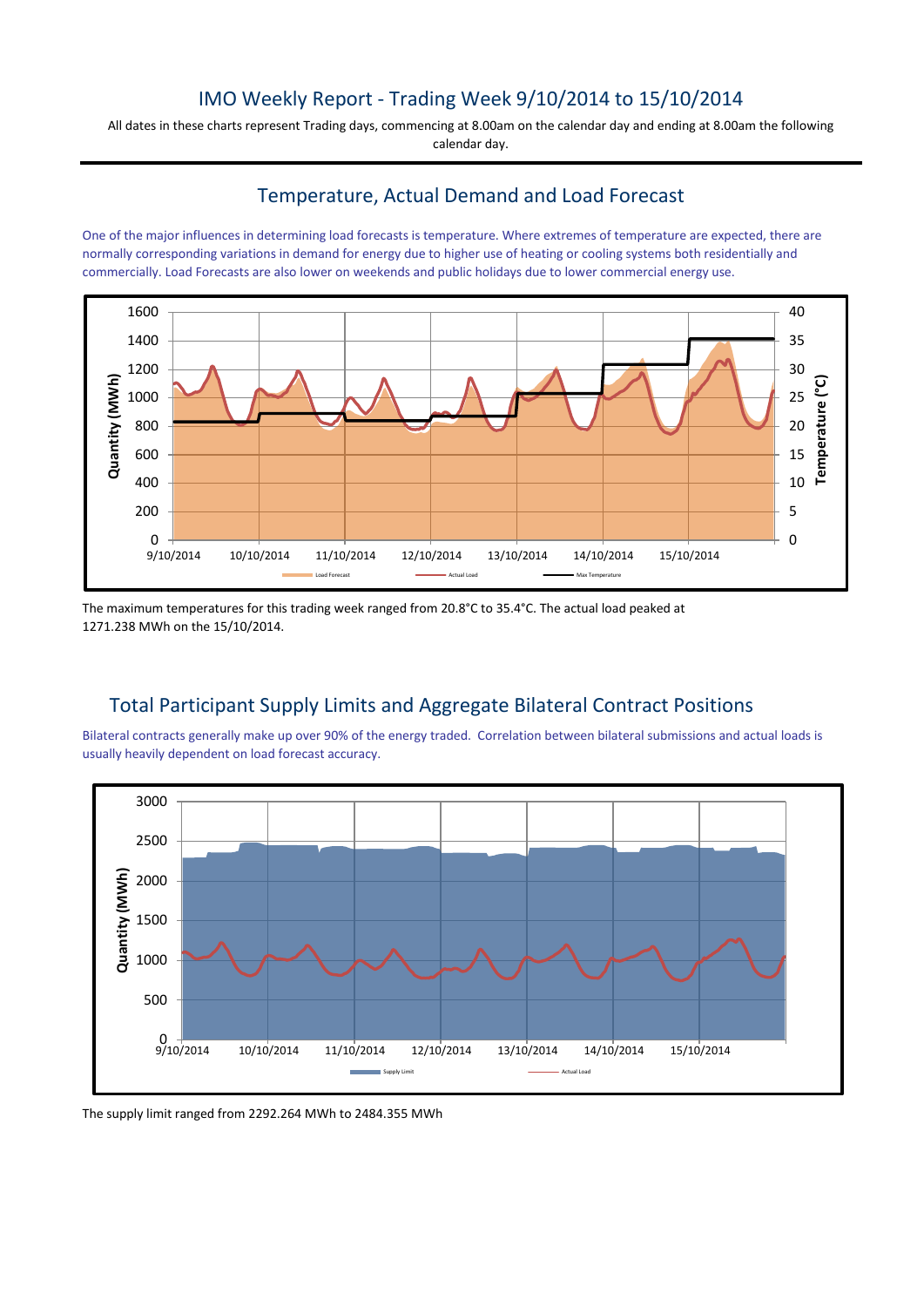#### Net Balancing Market Trades

Bilateral contracts and STEM trading are generally based on the forecast energy requirements of Participants. When the forecast requirements are higher or lower than the actual requirements for a day, this Market energy must be bought and sold in the balancing mechanism. This graph shows the estimated net balancing trades.



The majority of the balancing activity this week occurred within Balancing Supply. The maximum balancing demand for the week reached 75.387 MWh on the 12/10/2014. The maximum balancing supply for the week reached -170.631 MWh on the 14/10/2012.

# Total Traded Energy

This chart represents a comparison between the total net energy that is traded in Bilateral Contracts, the STEM and the balancing mechanism. Balancing Supply represents cases in which the total contract position is greater than the demand and customers must supply energy back to balancing. Balancing Demand represents cases in which the total contract position is less than the demand and customers must purchase energy from balancing.



Total balancing supply equalled -9050.897 MWh whereas total balancing demand equalled 3403.781 MWh. The Total STEM Traded quantity was 17388.563 MWh, with the STEM Clearing Quantity ranging between 13.329 MWh and 126.468 MWh.